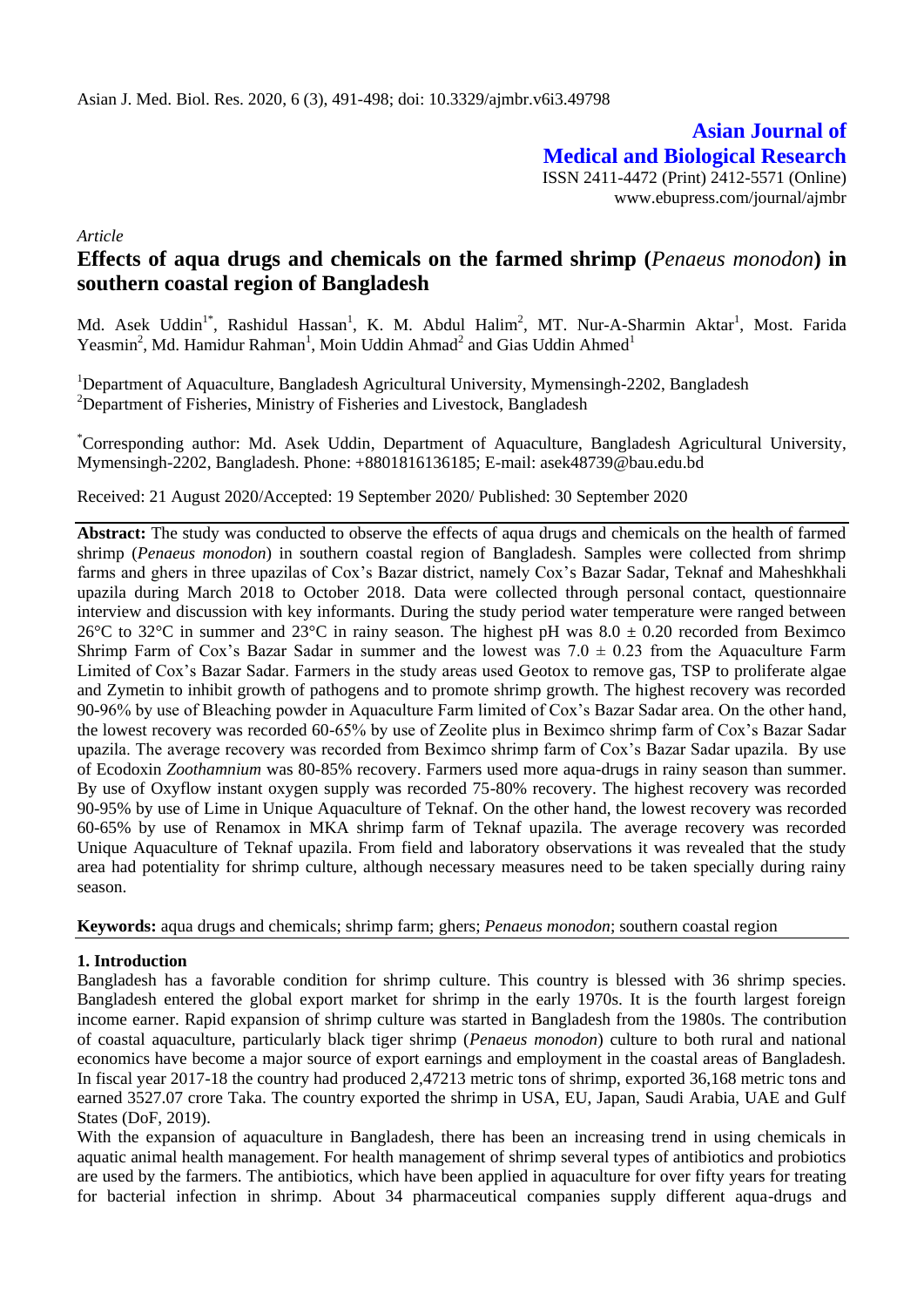chemicals in 19 coastal district and most of the products are supplied by 10 companies. Aqua-medicines are indeed essential ingredients for successful aquaculture (Alam, 2014). Farmers are using a range of chemicals to control shrimp disease. The purpose of use chemicals and drugs is to improve growth and disease resistance capacity of fish and shrimp (Ahmed *et al.,* 2014).

The quality and quantity of water used for shrimp culture is a critical factor affecting the sustainability of the industry. Water quality is critical in the hatchery and during the grow-out period in ponds. It is recommended that the water for shrimp culture should be free from agricultural, domestic and industrial pollution and be within the required salinity and temperature ranges (Apud *et al*., 1989). In any shrimp farming, management of water quality is of primary consideration particularly in ponds with higher stocking rates. Degradation of water quality is detrimental to shrimp growth and survival. Good quality water is usually defined as the fitness or suitability of the water for survival and growth of shrimp (Boyd, 1976).

Shrimp of summer season had reduced pathological changes in hepatopancreas than those of rainy season. From clinical, histological and pathological point of view healthy shrimp were noticed in summer and moderately infected in rainy season. It could be mentioned that production and health status of shrimp were increased in summer season of Cox's Bazar area compared with other areas and season (Uddin *et al*., 2019).

## **2. Materials and Methods**

### **2.1. Study area**

The study was conducted from March to October, 2018 at three different upazilas *viz.,* Cox's Bazar Sadar, Teknaf and Maheshkhali of Cox's Bazar district to observe the effects of aqua drugs and chemicals on shrimp health (Figure 1).



**Figure 1. Selected upazilas of the southern coastal region of Bangladesh.**

## **2.2. Data collection**

Data were collected through questionnaire interview with shrimp farmers considering two farms from each upazila. For questionnaire interview a set of questionnaire was developed composed of open form of questions. A total 36 farmers were personally interviewed including 6 key informants.

## **2.3. Record of water quality parameters**

Water quality parameters were recorded with 2 months' interval from shrimp ponds and ghers. Water quality parameters like temperature, dissolved oxygen (DO), pH, ammonia and alkalinity were determined by respective test kits.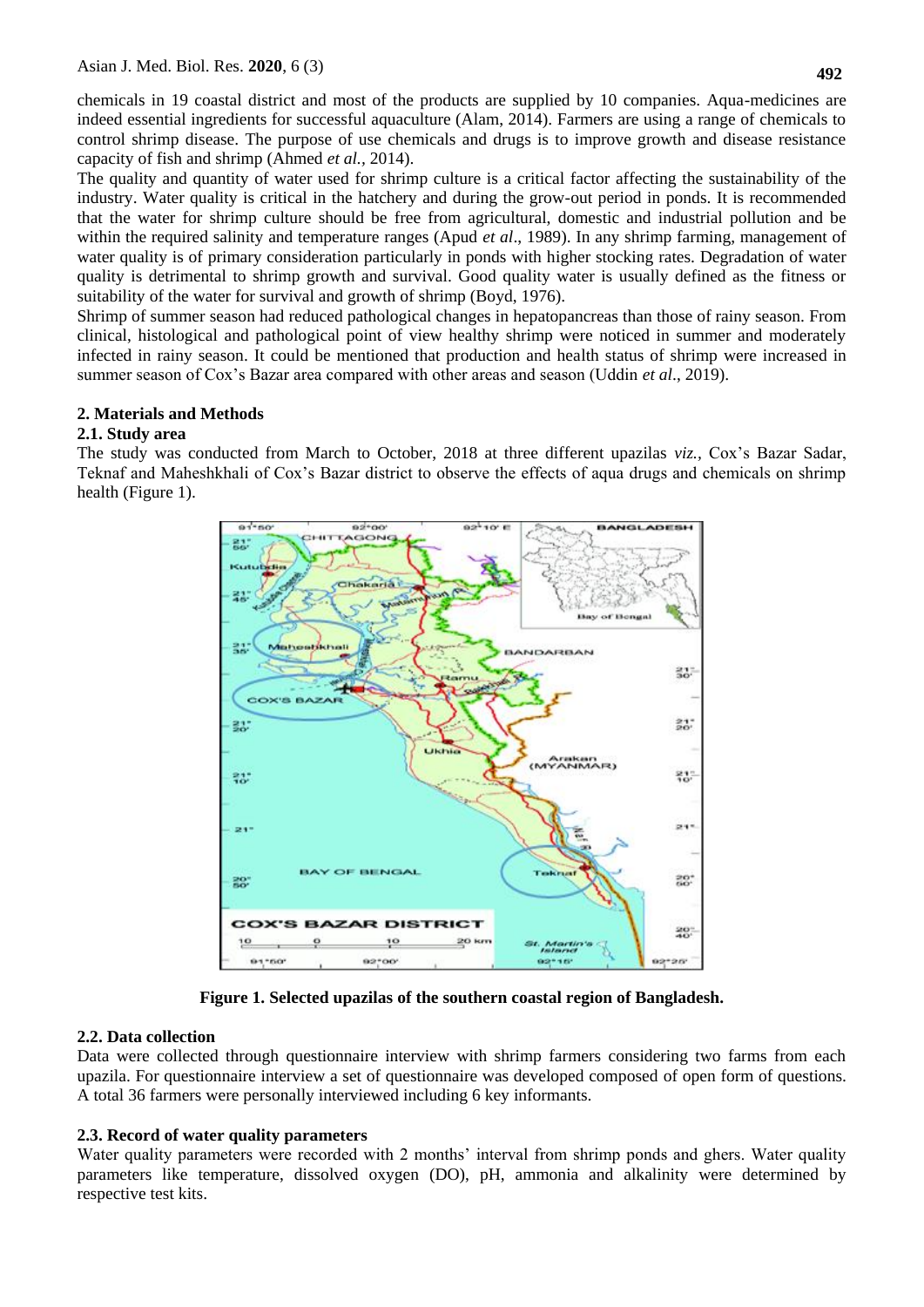## **2.4. Sample collection from the three sampling stations (upazilas) for observing the effects of aqua drugs and chemicals on shrimp health**

Shrimp samples were collected from ponds and ghres at two month's interval. For clinical signs collected shrimp were examined by naked eye to observe any superficial injury, infection, and other abnormalities at live condition. For histological observation samples were collected from hepatopancreas and muscle of shrimp. Samples were taken by a sharp sterile scalpel and fixed in Davidson fixative (1:10). Then samples were dehydrated, cleared and infiltrated through an Automatic Tissue Processors (Citadel 1000), samples were sectioned by microtome and stained with hematoxylin and eosin stains. The sections were examined under a photomicroscope. Record of hepatopancreas and muscle sections were done farmwise and seasonwise. Comparisons were made according to health status of shrimp.

#### **3. Results and Discussion**

#### **3.1. Water quality parameters measurement of the selected shrimp culture ponds**

In any shrimp farming, management of water quality is of primary consideration particularly in ponds with higher stocking rates. Degradation of water quality is detrimental to shrimp growth and survival. The recorded water temperature was ranged between 26°C to 32°C in summer and 23°C to 28°C in rainy season (Table 4). The highest temperature was 32°C during summer season recorded from Unique Aquaculture of Teknaf and the lowest was 23°C from Aquaculture Farm Limited of Cox's Bazar Sadar in rainy season. Hossain (2017) observed that, the highest temperature was 34°C recorded during summer from shrimp culture ponds of Dacope upazila. Mazid (1994) stated that both shrimp and prawn production would be better at temperature 25-30°C which was slightly lower than the present study. Dissolved oxygen were varied between 4.5 to 6.8 mg/L. The highest dissolved oxygen was 6.8 mg/L recorded from Unique Aquaculture of Teknaf during summer season and the lowest was 4.5 mg/L from Rabiul's gher of Maheshkhali during summer. Hossain (2017) observed that highest level of dissolved oxygen (DO) was 6.00 mg/L during summer season from culture ponds of Botiaghata upazila and the lowest was 3.00 mg/L observed during winter from culture ponds of Dacope upazila. Zafar (2012) observed that dissolved oxygen ranged from 6 to 13 mg/L during dry season and 4 to 6 9 mg/L during wet season with a mean of 8.5 mg/L and 6.5 mg/L in prawn and shrimp farms. DoF (2005) stated that optimum range of dissolved oxygen for shrimp and prawn was >4mg/L which is almost similar of the findings of the present study. pH values were ranged between 7.00 to 8.00. The highest pH was 8.00 recorded from Beximco Shrimp Farm of Cox's Bazar Sadar in summer season and the lowest was 7.0 recorded from the Aquaculture Farm Limited of Cox's Bazar Sadar (Table 4). Hossain (2017) reported that the highest pH value was 7.8 recorded during summer from culture pond of Botiaghat upazila and the lowest pH was 6.6 recorded during winter from culture pond of Dacope upazila. The ranges of alkalinity were 70 to 130 ppm. However, in the study areas the highest alkalinity was 130 ppm recorded from Beximco Shrimp Farm in Cox's Bazar Sadar during summer and the lowest was 70 ppm from the Unique Aquaculture of Cox's Bazar Sadar in rainy season. Ammonia values were ranged between 0.0 to 0.8 mg/L during the study period. Maximum level of ammonia was 0.8 mg/L recorded from Beximco Shrimp Farm of Cox's Bazar Sadar during summer season and minimum level of ammonia was 0.1 mg/L recorded from Unique Aquaculture of Cox's Bazar Sadar in summer season. According to Ahmed *et al*. (2009) increased value of ammonia and decreased value of temperature and dissolved oxygen (DO) during winter season could lead to an increased prevalence of disease in fish. However, the above value of ammonia was more or less similar with the result of present study and which are suitable for shrimp culture (Table 1).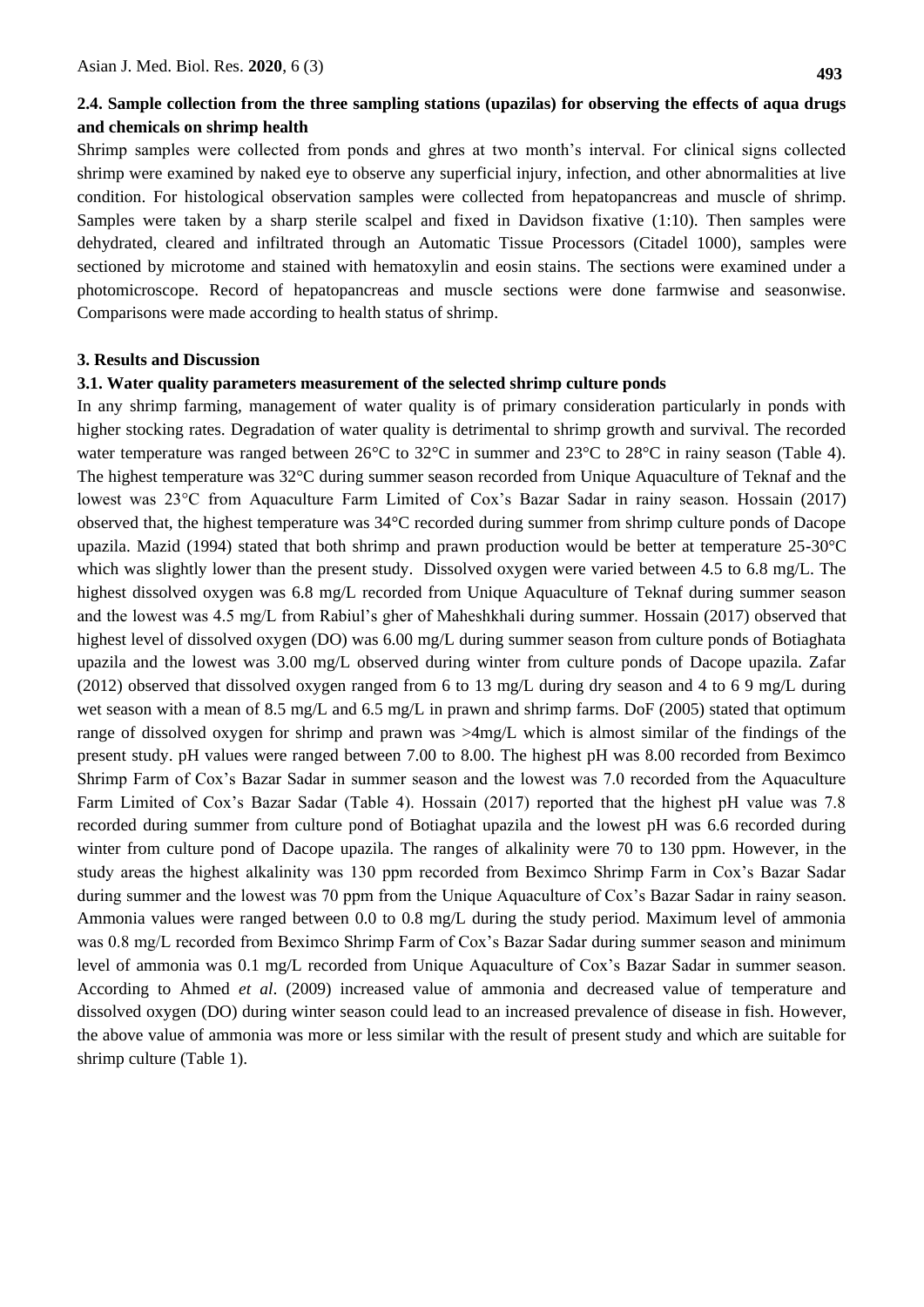| <b>Study areas</b> | Farms                | <b>Seasons</b> | Dissolved oxygen (mg/l) | Temperature $(^{\circ}C)$ | pH             | Ammonia (mg/l) | <b>Alkalinity (ppm)</b> |
|--------------------|----------------------|----------------|-------------------------|---------------------------|----------------|----------------|-------------------------|
| Cox's Bazar        | Beximco              | Summer         | $5.0 \pm 0.22$          | $30.00 \pm 0.95$          | $8.0 \pm 0.20$ | $0.8 \pm 0.00$ | $130 \pm 0.95$          |
| Sadar              | Shrimp Farm          | Rainy          | $5.5 \pm 0.10$          | $26.25 \pm 0.55$          | $7.4 \pm 0.15$ | $0.1 \pm 0.00$ | $98 \pm 0.58$           |
|                    | Aquaculture          | Summer         | $6.0 \pm 0.43$          | $31.77 \pm 0.43$          | $7.0 \pm 0.23$ | $0.1 \pm 0.00$ | $120 \pm 0.75$          |
|                    | Farm Limited         | Rainy          | $6.5 \pm 0.56$          | $23.00 \pm 0.72$          | $7.1 \pm 0.17$ | $0.0 \pm 0.00$ | $116 \pm 0.35$          |
| Teknaf             | Unique               | Summer         | $6.8 \pm 0.75$          | $32.00 \pm 0.65$          | $7.8 \pm 0.21$ | $0.1 \pm 0.00$ | $125 \pm 0.76$          |
|                    | Aquaculture          | Rainy          | $5.0 \pm 0.23$          | $26.00 \pm 0.29$          | $7.3 \pm 0.34$ | $0.0 \pm 0.00$ | $70 \pm 0.25$           |
|                    | <b>MKA</b><br>Shrimp | Summer         | $5.0 \pm 0.76$          | $31.00 \pm 0.76$          | $7.8 \pm 0.13$ | $0.1 \pm 0.00$ | $118 \pm 0.43$          |
|                    | Farm                 | Rainy          | $6.0 \pm 0.31$          | $27.00 \pm 0.52$          | $7.1 \pm 0.30$ | $0.7 \pm 0.00$ | $95 \pm 0.79$           |
| Maheshkhali        | Zaman's Gher         | Summer         | $4.8 \pm 0.65$          | $31.00 \pm 0.78$          | $7.2 \pm 0.12$ | $0.1 \pm 0.00$ | $110 \pm 0.24$          |
|                    |                      | Rainy          | $5.5 \pm 0.40$          | $27.00 \pm 0.23$          | $7.3 \pm 0.26$ | $0.4 \pm 0.00$ | $71 \pm 0.59$           |
|                    | Rabiul's Gher        | Summer         | $4.5 \pm 0.34$          | $31.00 \pm 0.49$          | $7.1 \pm 0.10$ | $0.6 \pm 0.00$ | $105 \pm 0.32$          |
|                    |                      | Rainy          | $5.0 \pm 0.60$          | $26.00 \pm 0.75$          | $7.5 \pm 0.15$ | $0.3 \pm 0.00$ | $83 \pm 0.89$           |

## **Table 1. Seasonal variation of water quality parameters of different sampling areas.**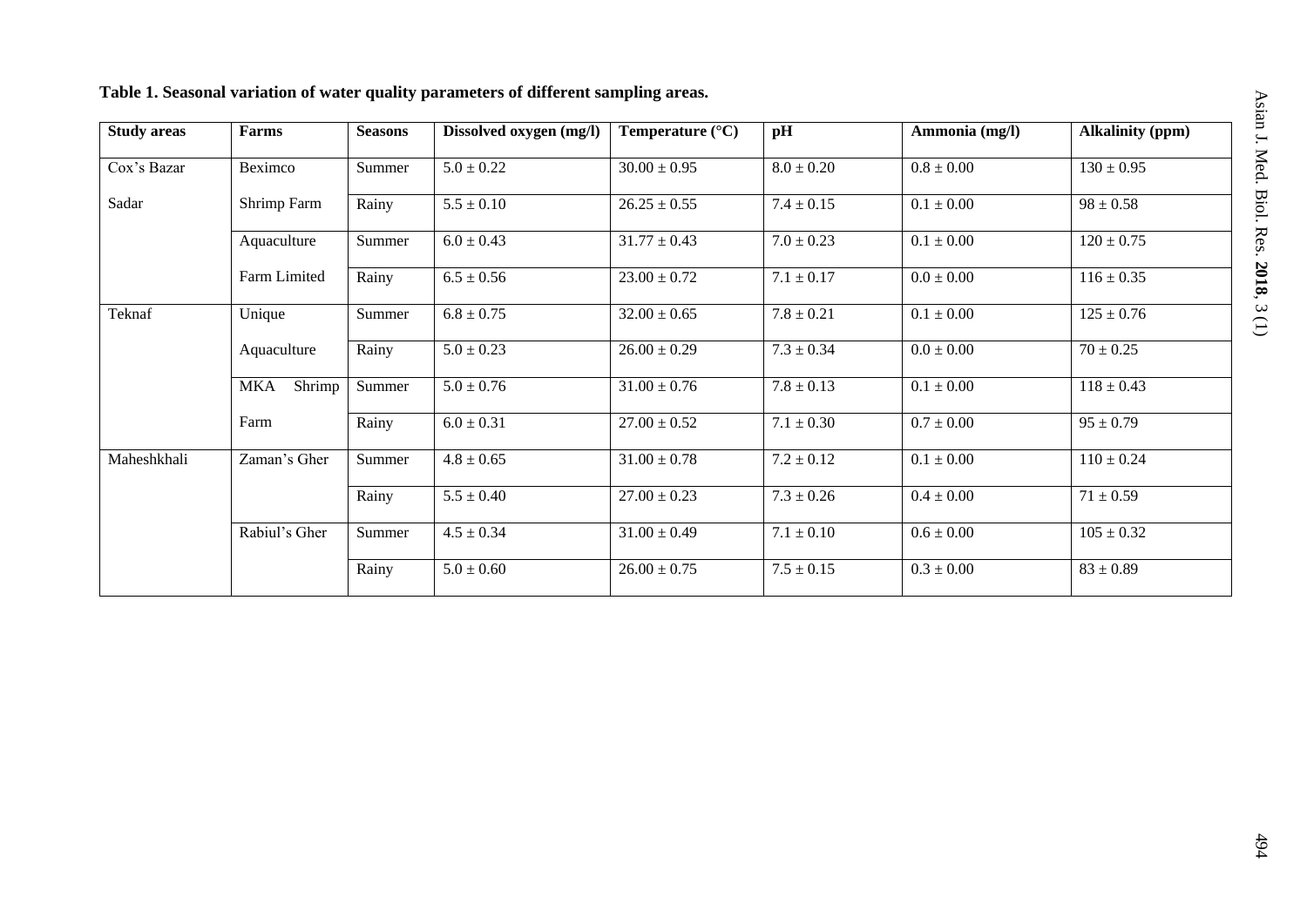It was recorded that about 10 pharmaceuticals companies supplied the aqua-drugs, probiotics and chemicals in the study areas. These are ACI Animal Health Ltd., Advanced Agro Tech, Square pharmaceuticals Ltd., FishTech (BD) Ltd., SK+F Bangladesh Ltd., Eon Animal Health Ltd., Reneta Pharmacceuticals Ltd., Navana Animal Health, CP Agro Ltd. and Fish-World Ltd. They provide various types of products such as Aqumin, Bio- care, AQ Grow-G, Bio aqua, Timsen, and Aqua savor, Aqua clean, Oxy life, Gas trap, Aqua mix and Pro-W (Table 2). During investigation it was observed that, about 10 pharmaceuticals companies supplied the aquadrugs, probiotics and chemicals in the study areas. These are ACI Animal Health Ltd., Advanced Agro Tech, Square pharmaceuticals Ltd., Fishtech (BD) Ltd., SK+F Bangladesh Ltd., Eon Animal Health Ltd., Reneta Pharmacceuticals Ltd., Navana Animal Health, CP Agro Ltd. and Fish-World Ltd. They provide various types of products such as Aqumin, Bio- care, AQ Grow-G, Bio aqua, Timsen, and Aqua savor, Aqua clean, Oxy life, Gas trap and Aqua mix etc. Akter *et al*. (2010) mentioned that 23 pharmaceuticals were active for producing and marketing of drugs and chemicals in Khulna district. From the research finding Faruk *et al*. (2008) it was observed that 33 companies either produced or marketed aqua-drugs and chemicals in Mymensingh district. It was observed that, farmers of study areas used Potassium permanganate  $(KMnO<sub>4</sub>)$  and Bleaching for the treatment of WSD but had no recovery. Farmers used Renamox which had an average of 20-25% recovery on the treatment of bacterial diseases. By use of Ecodoxin *Zoothamnium* was 80-85% recovery. Farmers also used Potassium permanganate (KMnO4) for the treatment of *Zoothamnium* and Surface fouling disease. In Teknaf areas farmers used several types of drugs for the treatment of bacterial and protozoan diseases. There is no treatment of viral diseases such as White spot disease (WSD) and Yellow head disease (WHD), early mortality syndrome (EMS) which cause devastating loss in the Teknaf region farms. Farmers used Lime and Potassium permanganate (KMnO4) to reduce this disease. But the farmers of Maheshkhali areas did not used any aquadrugs and chemicals. Faruk *et al*. (2008) mentioned that chemicals applied by the farmers of Mymensingh region during pond preparation and gas removal. Zeolite, Zeolite plus, JV Zeolite and Geotox had the highest impact on pond preparation as an average of 80-85%. Zeocare, Alpha Zeolite and Green Geolite had an average of 70-75% positive impacts. Islam (2013) also mentioned that farmers of coastal regions used several chemicals such as Oxy life, Oxy gold, Oxy max, Pure oxy and Oxy dox to increase dissolved oxygen (DO) in ghers. According to Shamsuzzaman and Biswas (2012) chemicals were used by the farmers in coastal regions like Oxy grow, Oxy flow, Quick oxygen, Oxymax, Oxy gold, Oxy-A, Oxy plus, Bio care and Bio ox. Faruk *et al*. (2008) reported that in Khulna region, Megavit aqua and Cevit vet had the highest positive impact on growth of shrimp and prawn as 75-80%. Whereas, in Cox's Bazar region, the same drugs were observed the highest positive impacts of 75-80% on growth of shrimp. Hossain (2017) mentioned that Oxolinic acid, Renamycin, Oxytetracycline, Lime, Salt, Formalin and Eco-solution had an average recovery of 75-85% and 55-70% from bacterial and fungal diseases of shrimp.

Scientist proposes that better pond management and management during culture period can play salient role in the prevention of most disease. As most of our farmers either not well educated or illiterate, they are not conscious about pond management and culture management as well.

| SL. No. | <b>Aqua-drugs producing companies</b> | <b>Products</b>                             |
|---------|---------------------------------------|---------------------------------------------|
| 01      | ACI Animal Health Ltd.                | Aqumin, Bio-care, AQ grow-G                 |
| 02      | Advanced Agro Tech Ltd.               | Aquazet, Omicide, Aqua-gold                 |
| 03      | Square Pharmaceuticals Ltd.           | Aqua clean, Oxy life, Gas trap and Aqua mix |
| 04      | FishTech (BD) Ltd.                    | Pro-W                                       |
| 05      | SK+F Bangladesh Ltd.                  | Well zeolite                                |
| 06      | Eon Animal Health Ltd.                | Bio aqua, Timsen, and Aqua savor            |
| 07      | Reneta Pharmacceuticles Ltd.          | Renamox and Renamycin                       |
| 08      | Navana Animal Health Ltd.             | Oxy plus and Oxin WS                        |
| 09      | CP Agro Ltd.                          | Prols, pH fixer and Super biotic            |
| 10      | Fish-World Ltd.                       | Geo top and Aqua cleaner plus               |

**Table 2. Aqua-drugs producing companies and their products recorded from study areas.**

### **3.3. Effects of aqua-drug in Cox's Bazar Sadar area**

The farmers of Cox's Bazar Sadar upazila used chemical during pond preparation, growth promotion, bacterial and fungal disease treatment of shrimp. Farmers used Bleaching powder as a disinfectant. The highest recovery was recorded 90-96% by use of Bleaching powder in Aquaculture Farm limited of Cox's Bazar Sadar area. On the other hand, the lowest recovery was recorded 60-65% by use of Zeolite plus in Beximco shrimp farm of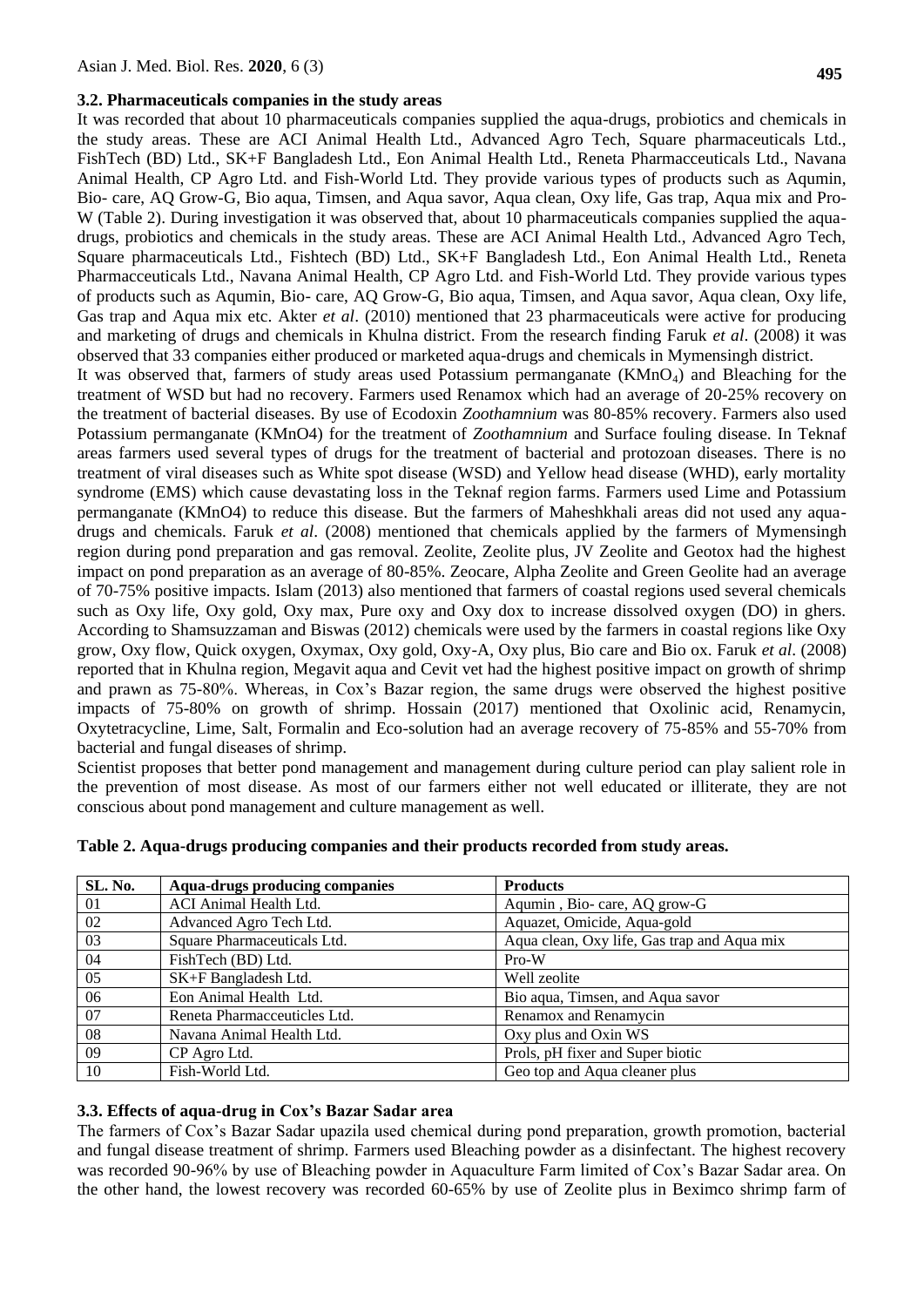Cox's Bazar Sadar upazila. The average recovery was recorded from Beximco shrimp farm of Cox's Bazar Sadar upazila. By use of Ecodoxin *Zoothamnium* was 80-85% recovery (Table 3).

| Category                | Trade names of         | <b>Dose</b>             | <b>Purpose of use</b>      | <b>Effectiveness</b> |  |  |
|-------------------------|------------------------|-------------------------|----------------------------|----------------------|--|--|
|                         | <b>Drugs/Chemicals</b> |                         |                            | $($ %)               |  |  |
| Pond<br>preparation     | Bio-tuff               | Pond preparation and    | soil and water<br>Improve  | $70-75$              |  |  |
| quality<br>and<br>water |                        | culture 15-20 kg and 7- | quality                    |                      |  |  |
| management              |                        | $10 \text{ kg/acre}$    |                            |                      |  |  |
|                         | Lime                   | $1-1.5$ kg/dec          | Disinfectant, pH           | 90-95                |  |  |
|                         |                        |                         | maintenance                |                      |  |  |
|                         | <b>Zeolite Plus</b>    | $20-30$ kg/acre         | Remove gas                 | $60 - 65$            |  |  |
| Oxygen suppliers        | Oxy plus               | $500$ g /acre           | Instant oxygen supply      | $60 - 70$            |  |  |
|                         | $Oxy$ max              | $250-500$ g/acre        | Increase dissolved oxygen  | 80-85                |  |  |
| Disinfectants           | Bleaching powder       | 250-350 g/acre          | Disinfection               | 90-96                |  |  |
| Growth promoters        | Aqumin                 | 200 g/100 kg feed       | Used in vitamin deficiency | 75-80                |  |  |
| Antibiotics             | <b>VIUSID</b>          | 200-300 g/100kg feed    | Inhibit Zoothamnium        | 60-70                |  |  |
|                         |                        |                         | infection                  |                      |  |  |
| Probiotics<br>Ecodoxin  |                        | $5$ g/kg body weight    | Inhibit pathogen           | 80-85                |  |  |
|                         | Bluemix                | $4-6$ L/acre            | Improve soil quality       | 80-85                |  |  |

**Table 3. Effects of aqua-drugs and chemical in Cox's Bazar Sadar area.**

## **3.4. Effects of aqua-drugs in Teknaf area**

During field investigation, in Teknaf areas farmer used several types of drugs for the treatment of bacterial and protozoan diseases. Such as Geotox to remove gas, TSP to proliferation of algae and Zymetin to inhibit growth of pathogens. Farmers used more aqua-drugs in rainy season than summer. By use of Oxyflow instant oxygen supply was recorded 75-80% recovery. The highest recovery was recorded 90-95% by use of Lime in Unique Aquaculture of Teknaf. On the other hand, the lowest recovery was recorded 60-65% by use of Renamox in MKA shrimp farm of Teknaf upazila. The average recovery was recorded Unique Aquaculture of Teknaf upazila (Table 4).

**Table 4. Effects of aqua-drugs and chemical in Teknaf area.**

| Category                | Trade names of         | <b>Dose</b>                  | <b>Purpose of use</b>                | Effectiveness $(\% )$ |  |
|-------------------------|------------------------|------------------------------|--------------------------------------|-----------------------|--|
|                         | <b>Drugs/Chemicals</b> |                              |                                      |                       |  |
| Pond<br>preparation     | Geotox                 | 20-25 kg/100 dec             | Remove gas                           | 80-85                 |  |
| quality<br>and<br>water | <b>TSP</b>             | 100-150 $g/dec$              | Proliferation of algae               | 85-90                 |  |
| management              | Lime                   | $1-1.5$ kg/dec               | Disinfectant,<br>pH<br>maintain      | $90 - 95$             |  |
| Oxygen suppliers        | Oxyflow                | 250-350 g/acre               | Oxygen supplement                    | 75-80                 |  |
| <b>Disinfectants</b>    | Timsen                 | $20 g/33$ dec<br>(per bigha) | Kill microbes                        | 90-92                 |  |
| Growth promoters        | Aqua boost             | 500 g/Metric ton feed        | Increase organic acid in<br>feed     | 75-85                 |  |
| Antibiotics             | Renamox                | $30$ g/100 kg feed           | Increase resistance                  | $60 - 65$             |  |
| Probiotics              | Zymetin                | 5 g/kg feed                  | of<br>Inhibit<br>growth<br>pathogens | 80-90                 |  |

## **3.5. Effects of aqua-drugs in Maheshkhali area**

From investigation, it was observed that farmer's at Maheshkhali upazila do not use several types of aqua drugs and chemicals for the treatment of bacterial and protozoan diseases. They only used cow dung to proliferation of algae and banana leaf to remove turbidity of water. They cultured the shrimp in gher, they do not use any aquadrugs and chemicals in this system. Because it is very cost effective.

## **3.6. Aqua-drugs against diseases and percentage in the study areas**

The highest recovery was recorded 40-55% by use of Lime and Renamycin in case of Surface fouling disease in Beximco shrimp farm of Cox's Bazar Sadar area. On the other hand, the lowest recovery was recorded 5-10% by use of Lime and KMnO<sub>4</sub> in case of EMS in MKA shrimp farm of Teknaf and Aquaculture Farm Limited of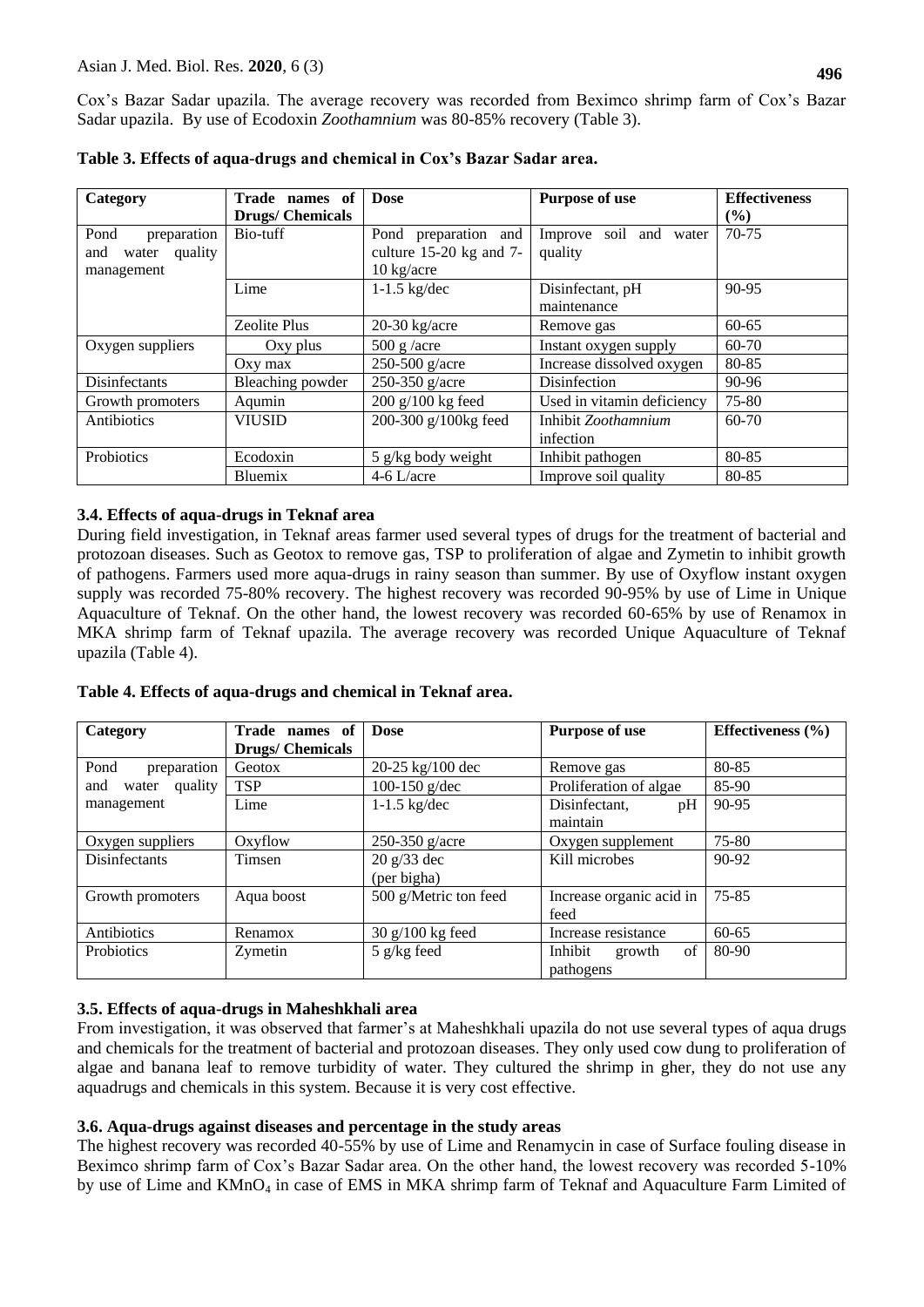Cox's Bazar Sadar upazila. No recovery was found in case of White spot disease (WSD) in both the shrimp farm of Teknaf and Cox's Bazar Sadar upazila. Various categories of investigated aqua-drugs with their purpose of uses, doses and recovery percentages are mentioned in (Table 5).

| <b>Study</b> | Disease name        | <b>Disease Symptoms</b>           | Drug and dose                   | <b>Recovery</b> |
|--------------|---------------------|-----------------------------------|---------------------------------|-----------------|
| area         |                     |                                   |                                 | $($ %)          |
|              | White spot disease  | White spot on the inside of the   | Malachite green 10 g/dec        | No recovery     |
|              | (WSD)               | shell and carapace                | Bleaching powder 60 ppm         |                 |
|              | Early mortality     | Reddish discoloration of juvenile | Lime 0.5-1 kg/feed.             | $5-10$          |
|              | syndrome (EMS)      | shrimp, black spot and chronic    | $KMnO4 0.1 -0.2$ ppm            |                 |
|              |                     | soft shelling                     |                                 |                 |
| $\cos$ 's    | Yellow head disease | Pale bodies, swollen              | Eco solution $0.1$ - $0.2$ ppm. | $15 - 20$       |
| Bazar        | (YHD)               | cephalothorax and Yellowish       | Basudin 150 g/33 dec            |                 |
| Sadar        |                     | hepatopancreas                    |                                 |                 |
|              | Surface fouling     | Infected shrimps show black/      | Renamycin 5 g/kg feed.          | $40 - 50$       |
|              | disease             | brown gills or appendages         | Lime $0.5$ -1 kg/dec            |                 |
|              |                     | discoloration                     |                                 |                 |
|              | Yellow head disease | Pale bodies, and Yellowish        | Eco solution $0.1$ -0.2 ppm.    | $15-20$         |
|              | (YHD)               | hepatopancreas                    | Basudin 150 g/33 dec            |                 |
| Teknaf       | White spot disease  | White spot on the inside of the   | Malachite green 10 g/dec        | No recovery     |
| Upazila      | (WSD)               | shell and carapace                | Bleaching powder 60 ppm         |                 |
|              | Early mortality     | Reddish discoloration of juvenile | Lime 0.5-1 kg/feed.             | $5-10$          |
|              | syndrome (EMS)      | shrimp, black spot and chronic    | $KMnO4 0.1 -0.2$ ppm            |                 |
|              |                     | soft shelling                     |                                 |                 |

|  |                                          |  | Table 5. Various categories of investigated aqua-drugs with their purpose of uses, doses and disease |  |  |  |  |
|--|------------------------------------------|--|------------------------------------------------------------------------------------------------------|--|--|--|--|
|  | recovery percentages in the study areas. |  |                                                                                                      |  |  |  |  |

## **3.7. Production of shrimp in study areas**

Shrimp production were ranged from 1050 kg/ha to 11795 kg/ha in the study areas. The highest production was recorded from Aquaculture Farm Limited at Cox's Bazar Sadar and the lowest was from Zaman's gher at Maheshkhali upazila. Production in summer were more than rainy season. In shrimp ponds was higher production than ghers (Table 6).

### **Table 6. Shrimp production in the study areas.**

| <b>Study area</b>            | Farm name                | Production of shrimp (kg/ha) from one crop |  |  |
|------------------------------|--------------------------|--------------------------------------------|--|--|
| Maheshkhali                  | Zaman's Gher             | 1050                                       |  |  |
|                              | Rabiul's Gher            | 1235                                       |  |  |
| Cox's Bazar Sadar            | Beximco Shrimp Farm      | 9075                                       |  |  |
|                              | Aquaculture Farm Limited | 11795                                      |  |  |
| Teknaf<br>Unique Aquaculture |                          | 10886                                      |  |  |
|                              | <b>MKA</b> Shrimp Farm   | 9980                                       |  |  |

### **4. Conclusions**

Shrimp is known as 'white gold' for its valuable demand and intrinsic quality for export. Culture of shrimp is very sensitive and mostly its affected by different types of microbes and pathogens and causes illness to ultimate death. For safe shrimp production intensive/ semi intensive methods needs a lot of aqua drugs and chemicals than shrimp production in ghers. Whereas aqua drugs and chemicals plays crucial role to prevent and control the disease causing agents and hence boost the shrimp production. Shrimp production were recorded from 1050 kg/ha to 11795 kg/ha in the study areas. The highest production was recorded from Aquaculture Farm Limited at Cox's Bazar Sadar and the lowest was from Zaman's gher at Maheshkhali upazila. Production in summer were more than rainy season and shrimp ponds was higher production than ghers.

### **Acknowledgements**

The author would like to extend gratitude to the co-authors for their kind assistance and co-operation for data collection & histopathological analysis in the laboratory which contributed to the accomplishment of this